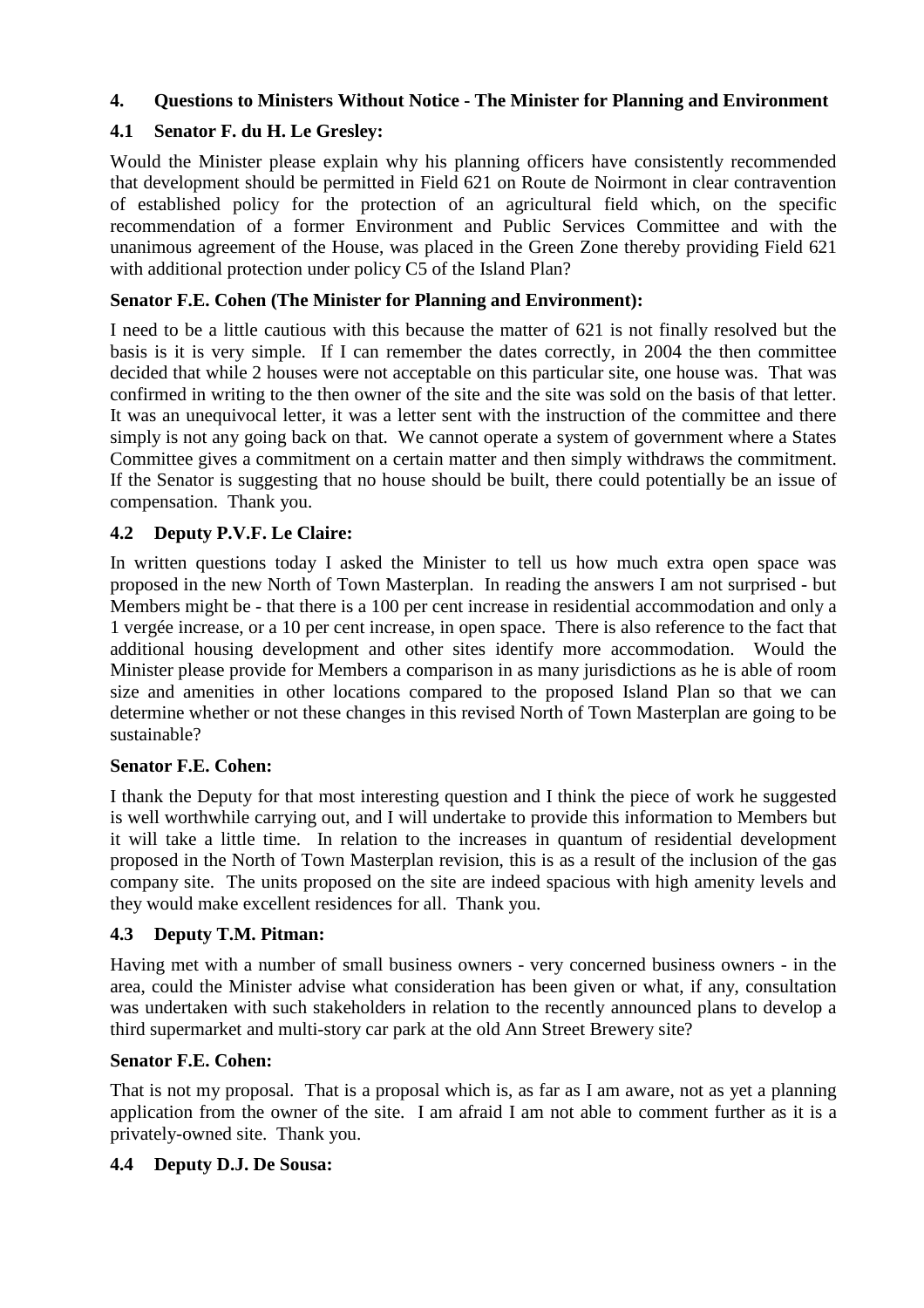I wonder if the Minister could inform the Assembly if there is a regulation maximum height that buildings can go to. As you look at the Waterfront in the Esplanade Quarter, you can see there is an encroaching increase layer by layer; each one seems to be getting higher. Can the Minister answer on density, please?

## **Senator F.E. Cohen:**

This is not a question of density; it is a question of quality. Taller buildings can be excellent and can compliment our urban landscape and indeed I would point the Deputy to 44 Esplanade which is a Naish Waddington scheme one floor higher than the surrounding buildings. It is indeed an excellent scheme of which I and the architects are particularly proud. There is no particular height although if you speak to Sir Michael Hopkins his view is that the general prevailing height for St. Helier should be 4 to 5 stories - no more - but there are exceptions and indeed the supplementary planning guidance in relation to the Waterfront did suggest a site for a particularly tall building. So it is site-specific but generally 4 or 5 stories, possibly 6, but the most important is the quality of design and I have introduced a policy that whatever the height there will now on commercial buildings be no additional M. and E. (Mechanical and Electrical ) plant on the roofs. Thank you.

## **4.5 Senator A. Breckon:**

I wonder if the Minister for Planning and Environment could comment on properties built on the coast or on the coastline. What exactly is the policy, are there any protected areas and are all applications considered on their merit?

#### **Senator F.E. Cohen:**

Any property owner is entitled to make an application for buildings on their property but as far as coastal locations are concerned generally the presumption is that there will only be a building if there is an existing building and in most cases, but not all cases, we seek a reduction in size for the new building. But, of course, there is the issue of design and there have been some particularly wonderful new coastal schemes approved over the last few years and one or 2 of those are not significant reductions in size but none that I am aware of are an increase in size. Thank you.

## **4.6 Deputy J.A. Hilton:**

Going back to the question of Field 621 on the Route de Noirmont, I believe the advice given at the time in the letter that the Minister referred to was that any development on that site should be "limited and appropriate" to the historic nature of the site. If the Minister does agree to development - and I do not believe he should but if he does - will he assure the House that he will stick to the letter of the advice given in 2004 to the developer of "limited and appropriate" to the historic nature of the site?

## **Senator F.E. Cohen:**

I am not sure the term "historic" was used and I think that it is rather unfair to seek to blame me for difficulties of Field 621. The reality of Field 621, as I have explained previously, is that an unequivocal commitment was given in 2004 and there is no going back. I have as yet not determined any particular house on that site. I will view any application for a dwelling on that site in the context of the site, in the context of the surrounding areas and I will seek to balance the issues as best as I am able. But I am sure that I certainly will not satisfy all parties in terms of their aspirations for the particular site.

#### [17:00]

## **4.6.1 Deputy J.A. Hilton:**

Can I just come back in response to that because the Minister says in one part of his answer that he is bound by the agreement that was given in 2004 but the advice given to the developer in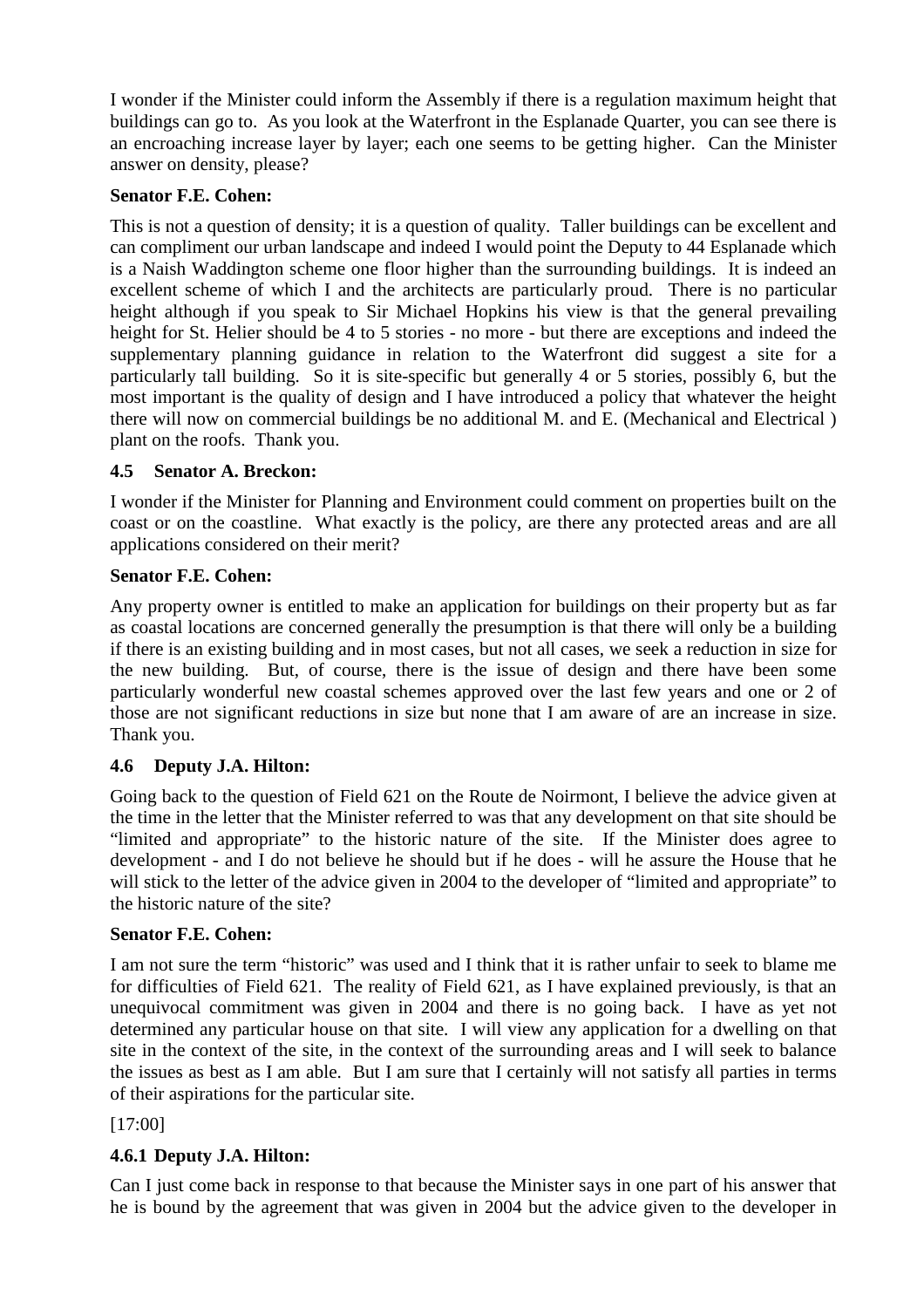2004 was "limited and appropriate", so I ask again if the Minister considers that if there should be development on that site that he does keep to that advice that was given.

# **Senator F.E. Cohen:**

It was not advice; it was a commitment. The commitment was that one house would be acceptable. I have given repeated assurances that I will do my best to ensure that whatever is eventually constructed on the site is the most appropriate for the site. I will seek to limit the development on the site as much as is appropriate; I cannot do any more. I am afraid that I did not give the commitment in 2004.

# **4.7 Deputy A.E. Jeune of St. Brelade:**

Could the Minister please advise what progress has been made by his department in respect of getting a report from U.K. planning persons to introduce possibly a permitted development rule? Thank you.

# **Senator F.E. Cohen:**

I am grateful for the question. We are in the process of appointing a U.K. planning expert to look at all our processes to try and streamline our processes and to take a view on whether we need to do what we are doing and if we do need to do what we are doing, whether we can do it cheaper or for less money and, most specifically, whether we can significantly extend the exemptions to development. I have often repeated the figure that in Southampton there are approximately 300,000 people and they deal with 2,500 planning applications a year. We are approximately 90,000 people and we also deal with 2,500 planning applications a year. There is something wrong there and I seek to reduce the number of small applications that are required to go through the planning process. Thank you.

# **The Deputy Bailiff:**

Deputy Higgins, there was a flash of red lights a moment ago, were you one of them? I think you might have been. Then I call on you.

## **4.8 Deputy M.R. Higgins:**

Just changing the subject slightly, would the Minister with his environmental hat respond? Guernsey have banned dredging for environmental reasons, does the Minister think that dredging should be banned in Jersey waters for the same reasons?

## **Senator F.E. Cohen:**

This is a matter that the House's request is dealt with by the Assistant Minister Deputy Duhamel as a separate matter and I will seek to obtain the Assistant Minister's view on dredging and to distribute that to the House after this session. Thank you.

## **4.9 The Deputy of St. John:**

I refer to the Kosangas site in St. John which has an explosion zone of some 300 to 400 metres around it. Is the Minister still minded to prevent any building of domestic buildings within that zone and also will he inform us of his views on any additional commercial enterprises being allowed within that explosion zone, as I have concerned residents in the area?

## **Senator F.E. Cohen:**

As usual, the Deputy comes up with some interesting questions, particularly in St. John. In this case he has come up with a question that I have never considered before and rather than answer it inaccurately I will consider the matter carefully and provide a written answer in the next couple of days which will be distributed to Members. Thank you.

## **4.10 Senator F. du H. Le Gresley:**